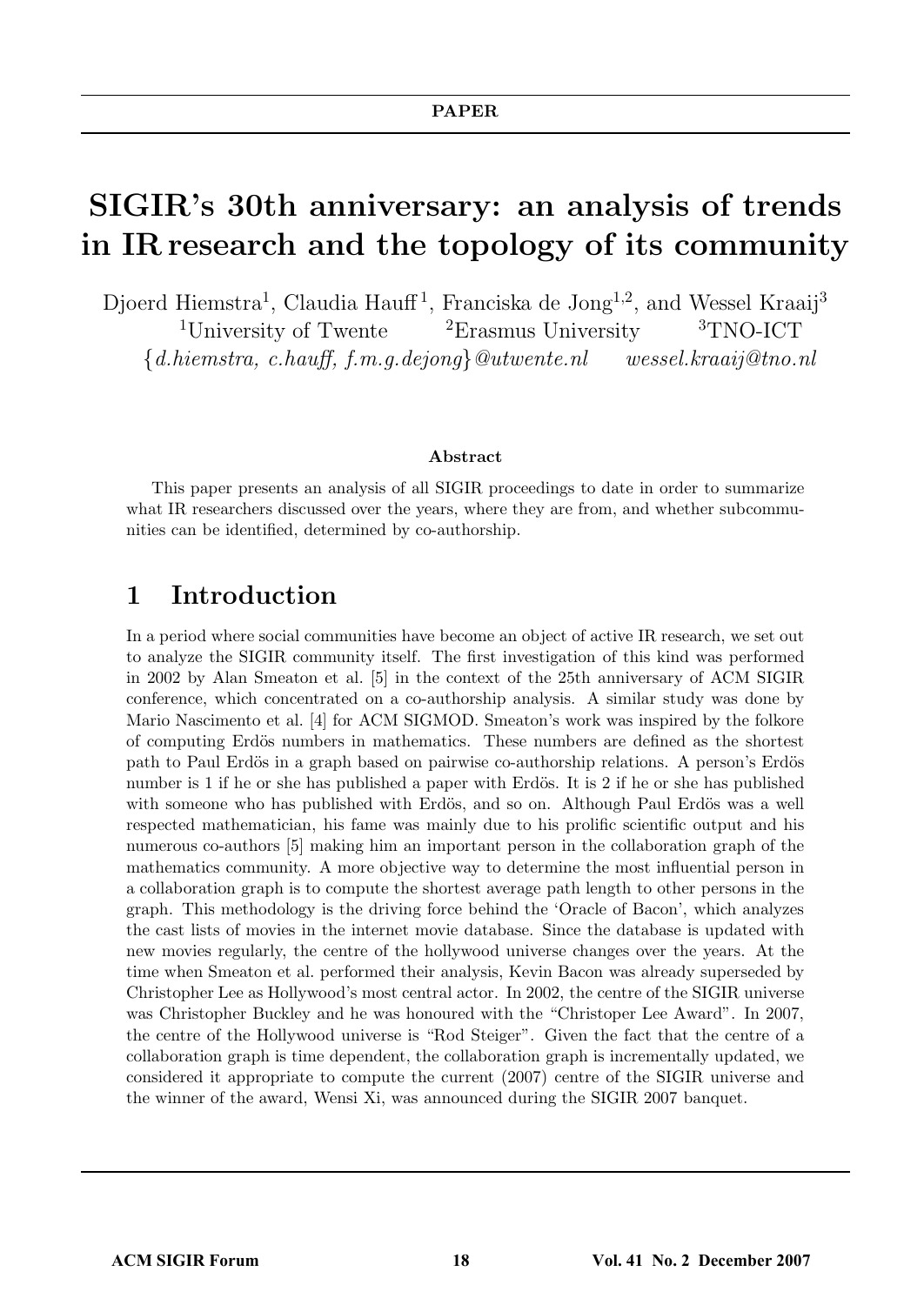As part of SIGIR's 30th anniversary celebrations, a web application was launched, enabling members of the SIGIR community to compute their "Xi number": http://www. sigir2007.org/search. In addition users can enter their favorite IR topic to search in the titles and abstracts of  $30$  years of  $SIGIR$  proceedings and find authors (expert search), periods and geographical locations associated with their search term. All experiments were carried out using the PF/Tijah system for XML search [2]. In this paper we will describe the co-authorship analysis and report on the experiments carried out to capture the trends in IR topics, and in the geographical background of the papers. In Section 2 we analyse what topics have been discussed in the SIGIR proceedings over time. Section 3 analyses in what countries the authors were based. Section 4 contains the co-author analysis, and finally, Section 5 concludes the paper.

# 2 What have SIGIR authors been writing about, and when?

To find out what the IR community has been writing about, we built a simple language model for each year in our data, following the temporal language models approach suggested by De Jong et al.  $[1]$  (model B). For each particular year, the approach defines a standard language model. Given a particular word, however, we now have probabilities of that word for each single year. We call these probabilities the temporal word profile. Figure 1 shows the temporal word profile (using raw frequencies instead of probabilities) for the word TREC.



Figure 1: Temporal profile for the query TREC

Obviously, the number of publications that mention TREC as term has been increasing over the years. We might therefore conclude from this graph that TREC is a trendy word, or a buzz word: It seems authors should mention TREC these days to get their paper accepted at SIGIR. To measure a word's "trendiness" we calculated the correlation between a term's probability in the language model, and the year of publication. Terms with a positive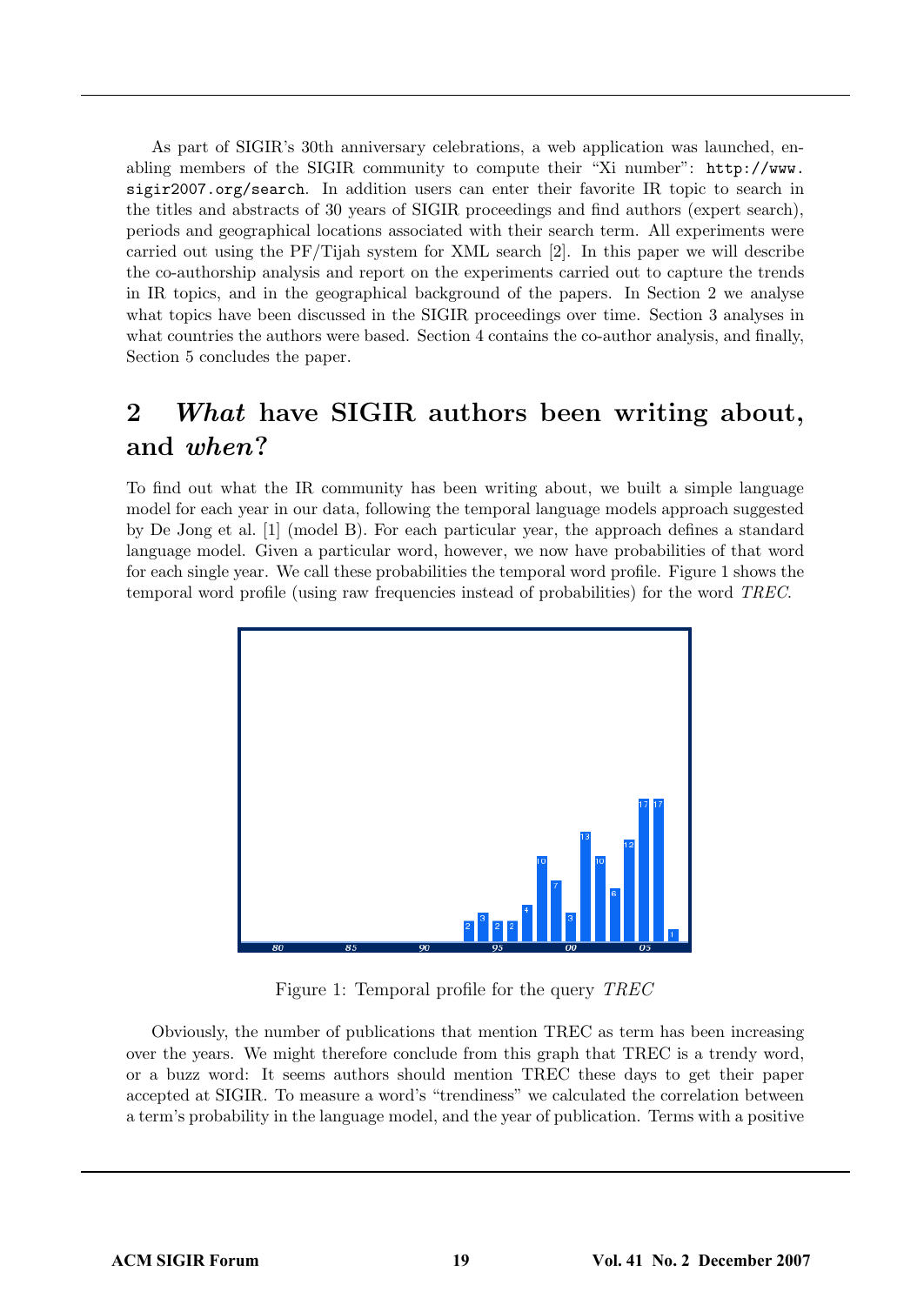correlation have been used more recently, but have not been used a lot in the past. Terms with a negative correlation have been used in the past, but have not been used recently: words of nostalgia. We used the standard Pearson's correlation coefficient. One might argue that its underlying assumption of normality is not fully adequate given the discrete nature of textual data, but the language model probabilities behave similarly to continuous measures and we observed that the data approximates the normal distribution quite well. We removed stop words and added phrases from a domain-specific list that contains for instance question answering as one phrase.

| word           | correlation | word               | correlation |
|----------------|-------------|--------------------|-------------|
| bibliographic  | $-0.65$     | classification     | 0.78        |
| computer       | $-0.56$     | trec               | 0.77        |
| data base      | $-0.47$     | text               | 0.75        |
| environment    | $-0.47$     | web                | 0.74        |
| program        | $-0.44$     | significant        | 0.70        |
| implementation | $-0.43$     | question answering | 0.67        |
| records        | $-0.41$     | cross language     | 0.66        |
| file           | $-0.41$     | latent semantic    | 0.64        |

Table 1: a) Nostalgic words b) Trendy words

Table 1 contains the words that show a negative correlation with the publication year, and the words that show a positive correlation with the publication year. The table shows that in the past, we used to search for bibliographic information, using a computer, a data base and records. Some words, e.g., computer, program and implementation, do not seem to be nostalgic at all, but apparently, they were used a lot in the past, but not that much anymore today. Maybe computers, programs and implementations have become such obvious attributes of the research set-up described that mentioning them is felt as redundancy, which could explain why these terms do not occur anymore these days? Surprisingly, at least to us, classification is the most trendy word in 30 years of SIGIR, maybe because of the increase in the use of machine learning methods for ranking. The occurrence of words such as trec (you have to do a TREC experiment these days), web (there was no world wide web in  $1978$ ) and *significant* (you better show your experimental results are significantly different these days) are no surprise, as well as *question answering*, *cross language* and *latent semantic*. Interestingly, if we consider stopwords as well, then two of the most positively correlated words are we  $(0.77)$  and our  $(0.74)$ . This illustrates that the style used in research papers changed over years as well: 30 years ago, researchers would not use the first person plural, as in "We ran TREC topics 551 to 599...", but instead kept their writing more impersonal as in "TREC topics 551 to 599 were run...".

### 3 Where do SIGIR authors come from?

Another parameter for which we performed an analysis is the geographical origin of the papers published. Contribution from some 41 countries have been published, but there are huge differences in the spread of productivity over the various countries. The absolute all time number one contributor is the USA. In terms of productivity this country is so much a category of its own that if we would have included their 595 papers, the table below would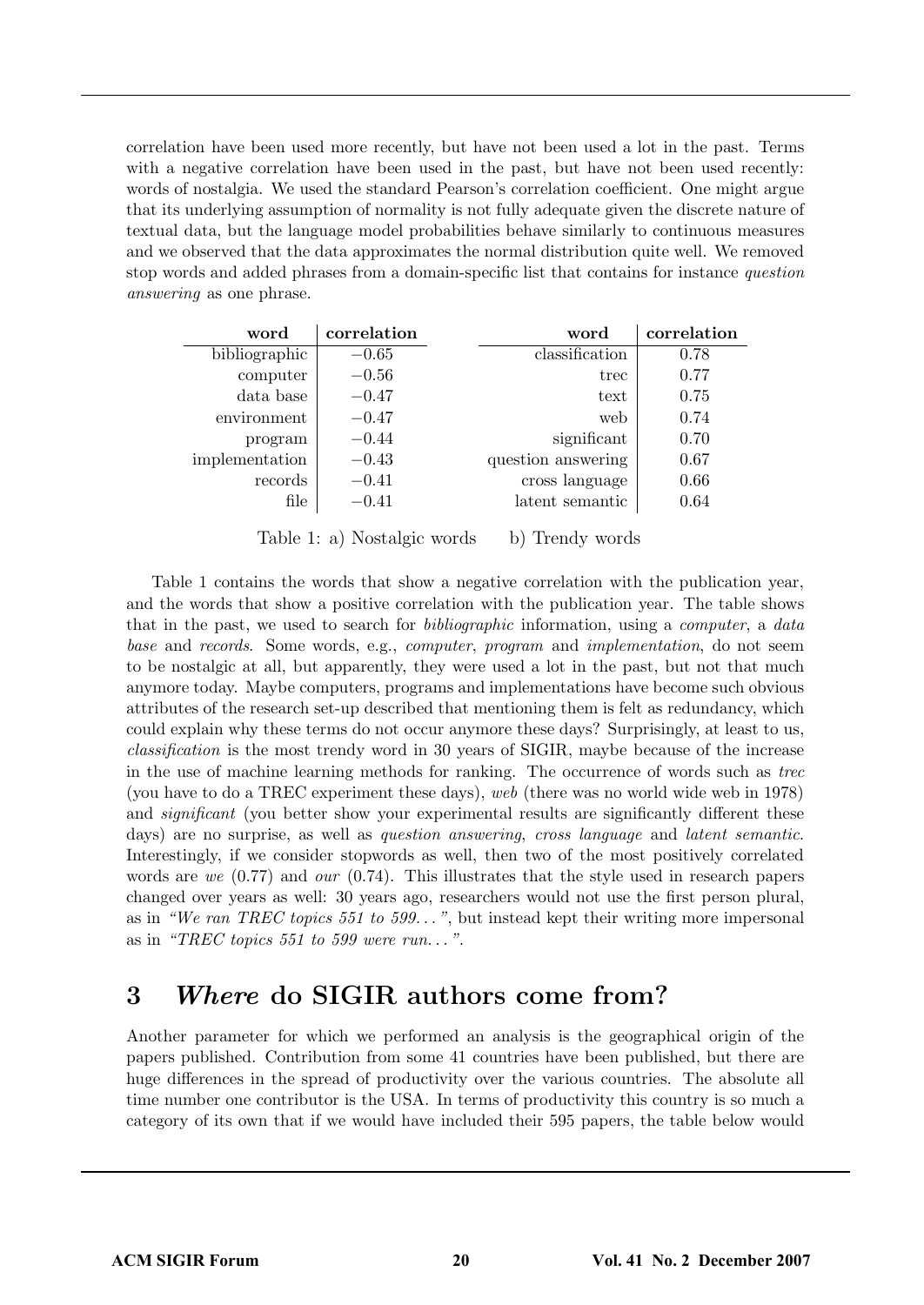had to be split over two SIGIR Forum pages in order not to blur the distinction between the other countries.



Figure 2: Countries with 10 or more papers

The table shows the figures for all other countries with ten or more papers in the period 1978–2007. One can distinguish three groups: the subtop consisting of the UK, Canada, and Germany; the subsubtop, a category which for many years consisted solely of France, but recently was entered by runner-ups China and Australia; and the rest. The latter category is where one can find a few other fast risers.



Figure 3: Number of papers per year per million inhabitants (1998–2007)

If we however normalise the number of papers produced by a country by its number of inhabitants, then the USA are no longer the biggest contributor to SIGIR. Figure 3 shows these numbers for the last 10 years. Interestingly, all countries in the top 12 have organised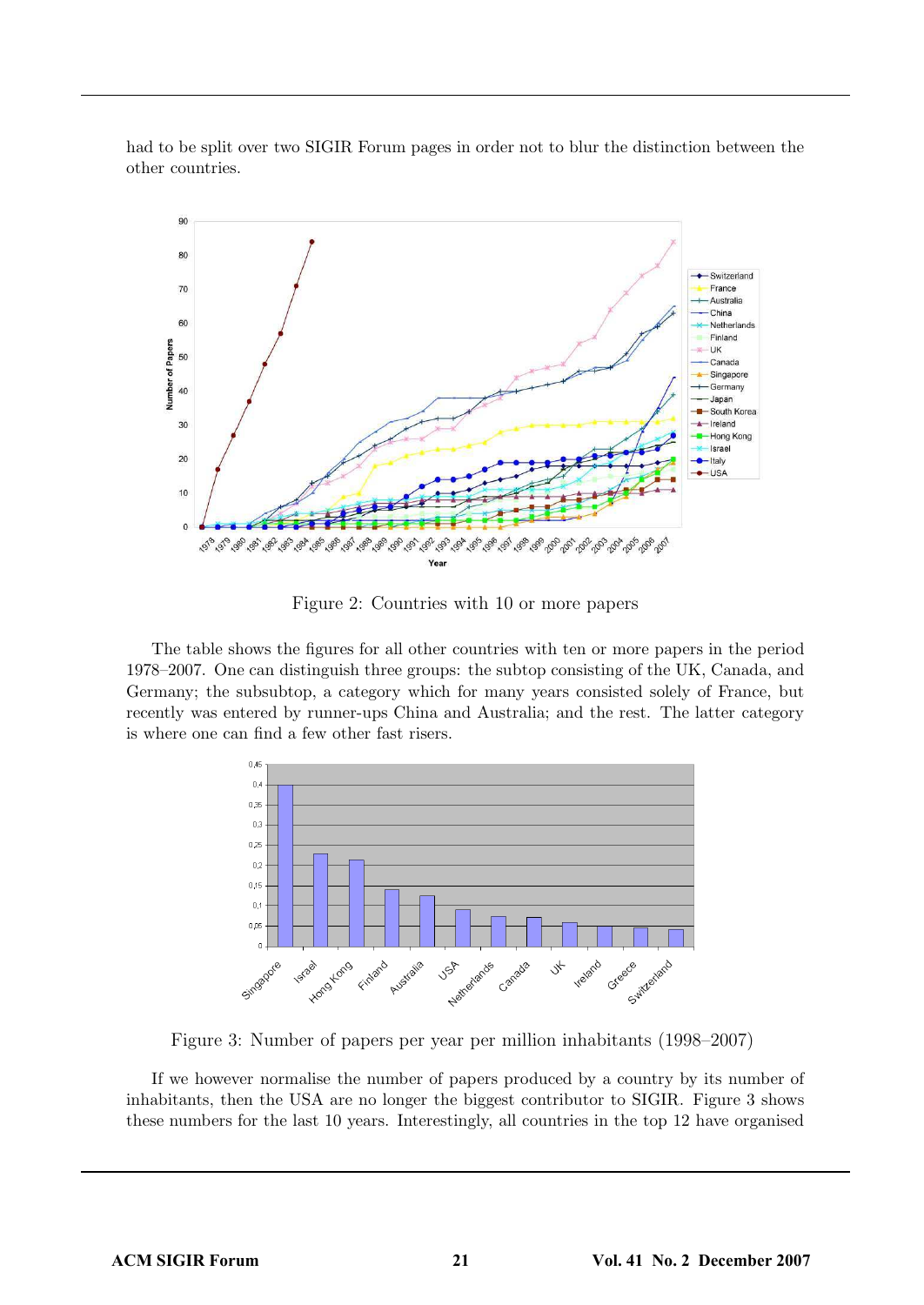SIGIR at some point, or will organise SIGIR in the near future, except for Hong Kong and Israel. Maybe –without expressing a preference for any country in future bids– this statistic is helpful for deciding what country is selected to organise SIGIR?

#### 4 ...and together with whom did they write?

At the SIGIR 2006 conference in Seattle, Jon Kleinberg gave a keynote speech about social networks, incentives and search [3]. Kleinberg discussed one of the best known studies of social networks by Jeffery Travers and Stanley Milgram in the late 1960s [6]. Their findings are known as six degrees of separation. Travers and Milgram asked randomly chosen starters to forward a letter to a designated target individual. However, they could only send a letter to someone they knew on a "first-name basis". The study showed that many pairs of people were connected via short paths. The average path length was only six, hence "six degrees of separation".

In our analysis of the SIGIR proceedings we built a social network by using co-authorship as an equivalent of "knowing someone on a first-name basis". Suppose we take the SIGIR authors as nodes of a graph: Each node in the graph corresponds to a unique author and two nodes are connected if their corresponding authors have written a SIGIR paper together. By 2007, 1622 different authors have written a total of 1150 full papers. Poster papers were not included in the study. Figure 4 shows that, while in the early years the number of papers and authors were very much keeping up, in recent years a gap opened due to a significant increase in the average number of authors per paper. Apparently the number of routiniers beats the number of newcomers.



Figure 4: Development of the total number of authors and papers

The co-author graph consists of 361 different components, with one main component containing 635 SIGIR authors. The average path length in the largest component of 635 connected SIGIR authors is slightly higher than the six reported in the experiments of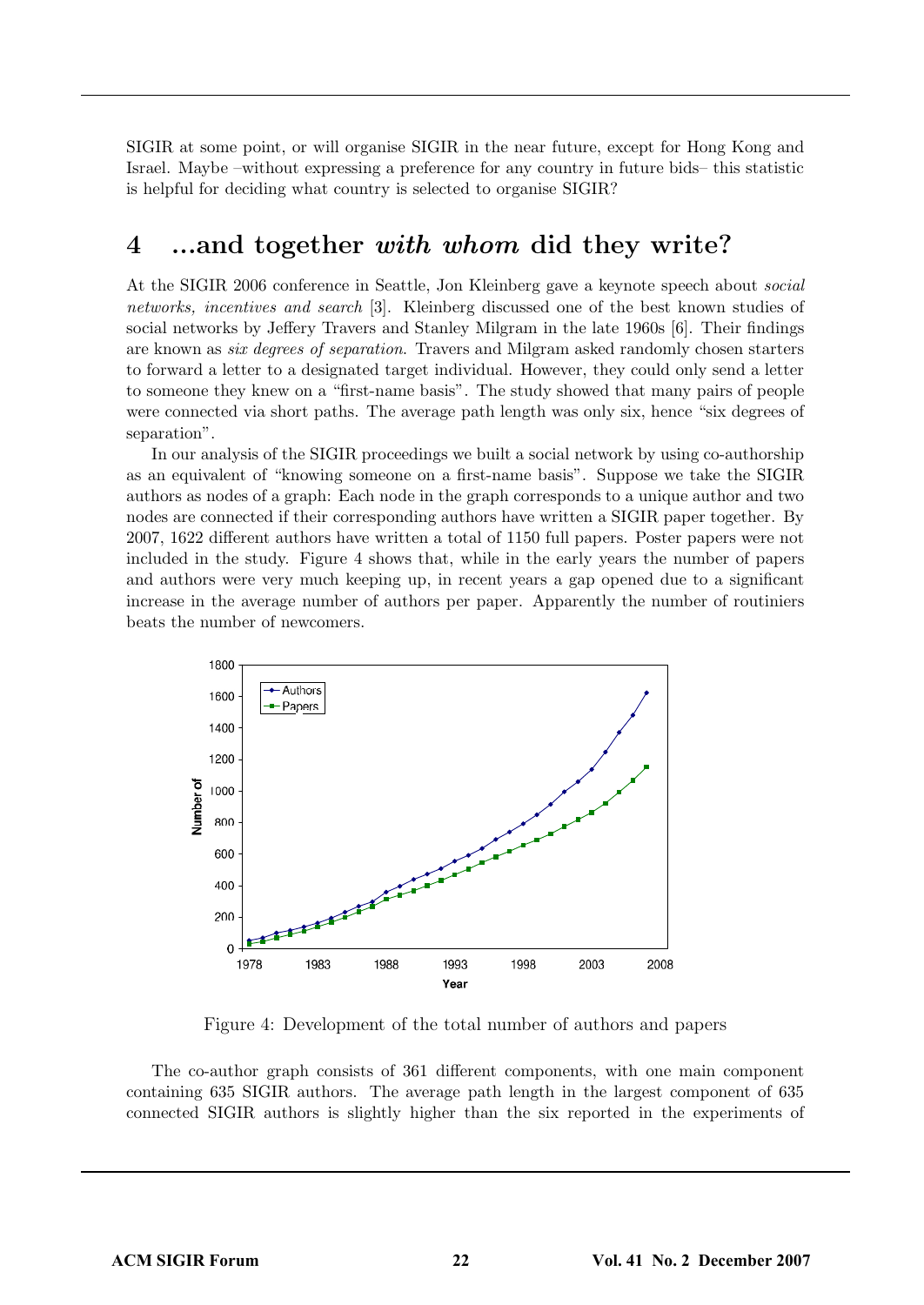

Travers and Milgram. The complete graph is at: http://pathfinder.cs.utwente.nl/ sigir/images/big-graph.png.

Figure 5: Development of the shortest average path length.

In order to determine the center of the graph [4, 5], we calculated for each of the authors in the largest component their distances to all other authors. The average distance of one author to all other authors is a measure of the centrality of the author in the graphs. The person with the shortest average path length is the center of SIGIR. To become the center of the graph it is not important how much you publish but with whom. In 2007 the center of SIGIR is Wensi Xi, closely followed by Bruce Croft and Edward Fox. The centers of the last 30 years are shown in Figure 5.

| author          | $\#\text{co-authors}$ | author          | $\#\text{papers}$ |
|-----------------|-----------------------|-----------------|-------------------|
| Wei-Ying Ma     | 54                    | W. Bruce Croft  |                   |
| W. Bruce Croft  |                       | James P. Callan | 21                |
| Zheng Chen      | 36                    | Wei-Ying Ma     | 18                |
| James P. Callan | 28                    | James Allan     | 16                |
| Clement T. Yu   | 26                    | ChengXiang Zhai | 16                |

Table 2: a) Top collaborating authors b) Top writing authors

Two further measures that are of interest are the number of papers written and the number of collaborations (Table 2). By far the most active author is Bruce Croft with more than double the number of papers in comparison to James Callan, the second in row. The author with the most co-authors is Wei-Ying Ma, closely followed by Bruce Croft.